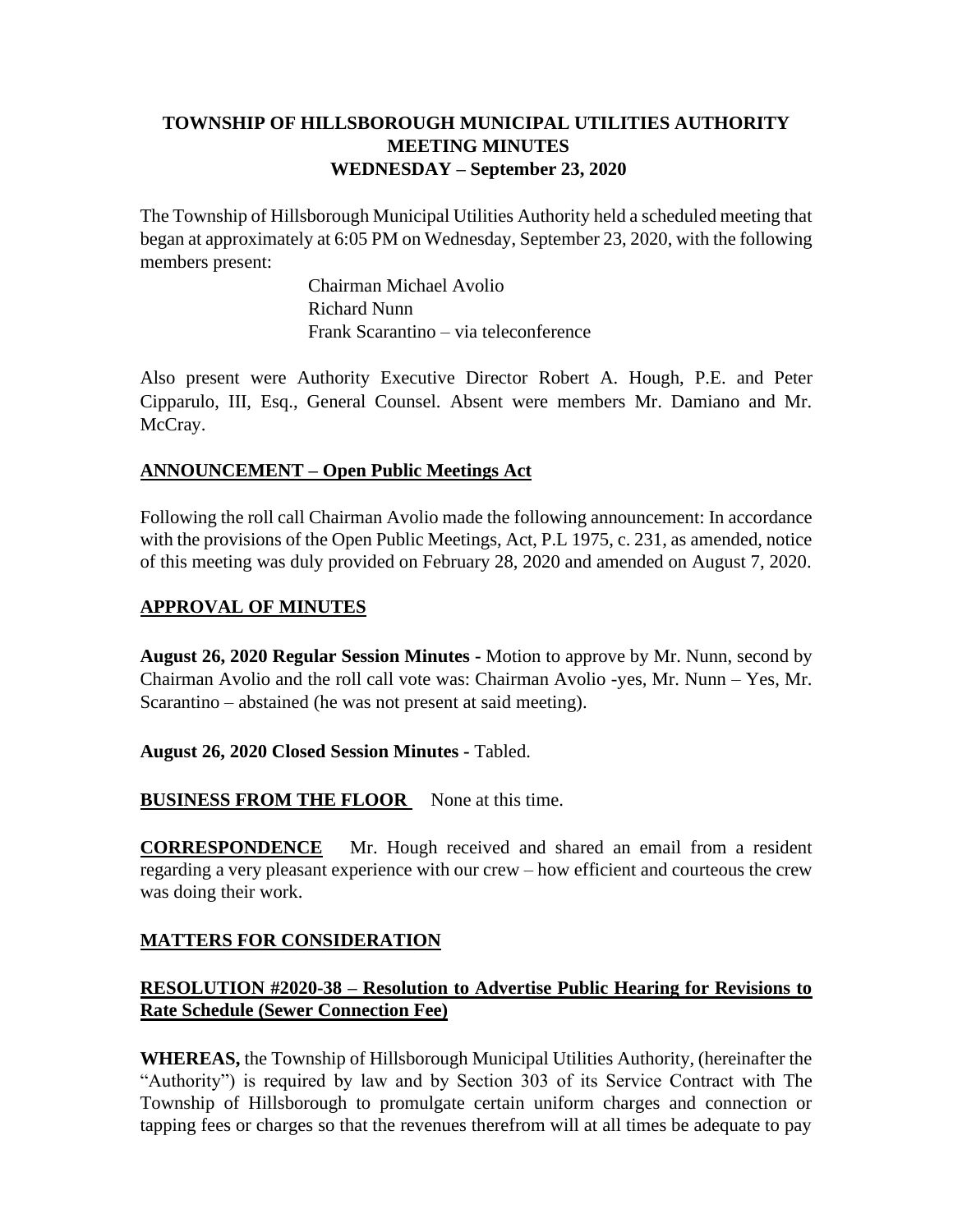the expenses of operation and maintenance of the utility system, including reserves, insurance, extensions and replacements, and to pay the principal of and interest on any bonds required by the terms of any contract or the municipal authority or as it may deem necessary or desirable; and

**WHEREAS,** the Authority, has reviewed the proposed resolution entitled, "Resolution by The Township of Hillsborough Municipal Utilities Authority Establishing Certain Sewer Service Charges and Connection or Tapping Fees;" and

**WHEREAS,** the Authority, according to law, must establish and hold a public hearing.

**NOW, THEREFORE, BE IT RESOLVED,** that the governing body of the Township of Hillsborough Municipal Utilities Authority having reviewed the proposed resolution entitled, "A Resolution Amending a Resolution by The Township of Hillsborough Municipal Utilities Authority Establishing Certain Sewer Service Charges and Connection or Tapping Fees", does hereby authorize the Executive Director to publish the same in the Hillsborough Beacon and the Courier-News according to law and establish a public hearing to be held thereon at 6:00 P.M. on October 28, 2020.

The resolution and motion were introduced by Mr. Nunn and seconded by Chairman Avolio; and the roll call vote was: Chairman Avolio -yes, Mr. Nunn – Yes, Mr. Scarantino – yes.

## **DISCUSSION**

## **Proposed Operating Budget and Capital Budgets – Fiscal Year Ending November 30, 2021**

Mr. Hough presented the operating and capital budgets. A resolution, in a format provided by the Department of Community Affairs (DCA), is required to approve said budgets and authorize the submission of the budgets to the DCA for review, approval and authorization for a public hearing on November 24, 2020.

The resolution and motion were introduced by Mr. Nunn, seconded by Chairman Avolio; and the roll call vote was: Chairman Avolio -yes, Mr. Nunn – Yes, Mr. Scarantino – Yes.

**Annual Revision to Connection Fee** – see above resolution #2020-38

#### **Sunnymeade Pump Station and Force Main Project**

Design Update Copart Update Green Acres Update / Test Pits for Force Main Location Flow Meter Installation – completed on August 27, 2020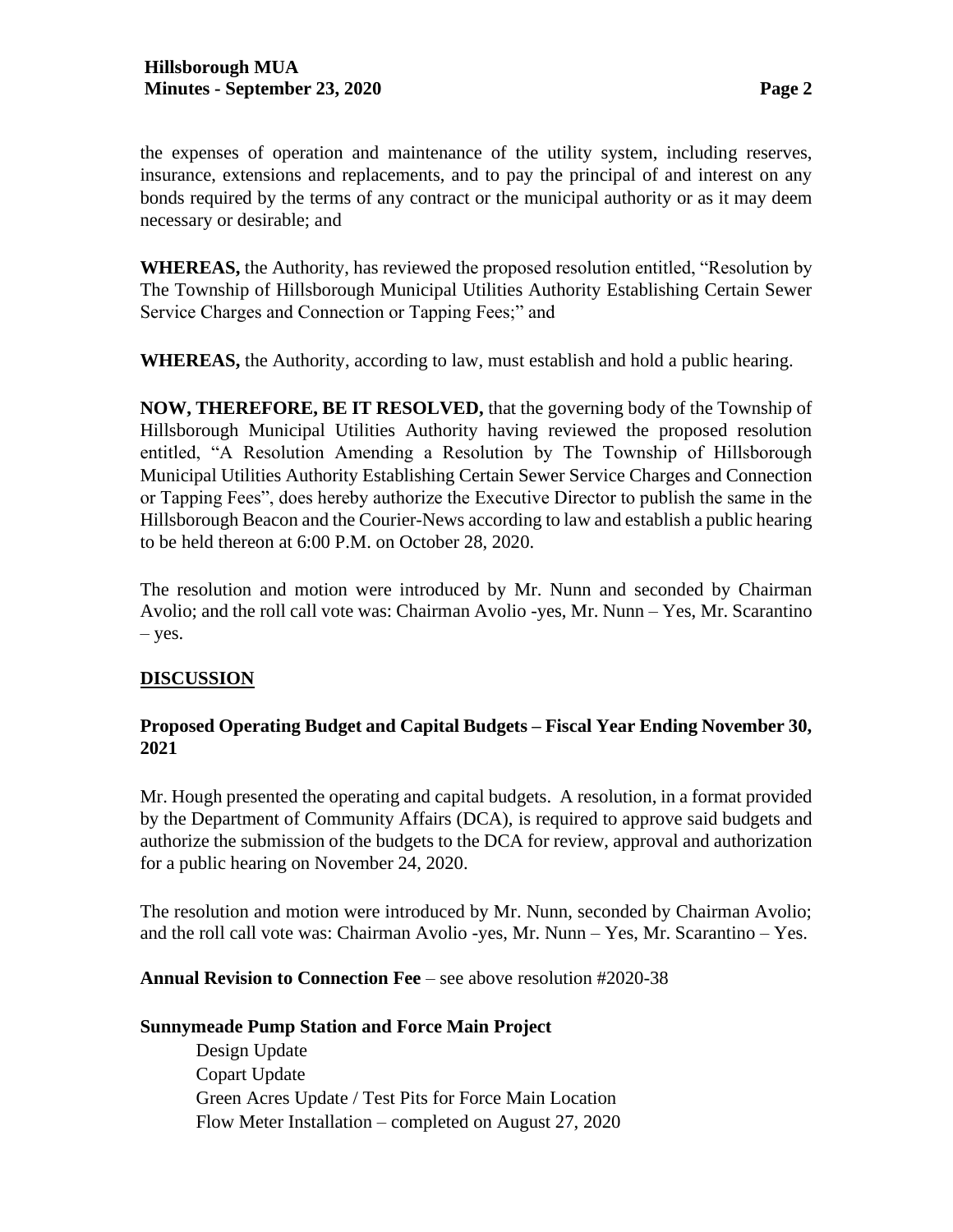Mr. Hough participated in a conference call on September 8, 2020 with representatives of the railroad and VNHA. In summary, the railroad is very interested in having a very accurate assessment of where the existing force mains cross the railroad tracks and concerned with not doing test pits. Mr. Hough also met with Mr. McCray and Mr. Scarantino to review the status of these part of the project.

Subsequently, the MUA reached out to Advanced Infrastructure Design (AID) a firm that specializes in locating underground structures. AID visited the site on September 23, 2020 and were able locate the force mains on the Green Acres portion, however, they could not confirm the crossing at the railroad nor on the Copart property.

It was further discussed that the next step could be to submit the permit applications to the railroad and Green Acres based on the current information and write the specifications to require test pits to be completed at the beginning of the project. Consensus was reached to proceed in this manner.

Mr. Hough reported that Copart was very helpful during this process and allowed access to the property in an effort to locate the existing force mains.

Mr. Cipparulo indicated that there will be conference call regarding the adjoining property owner shortly.

Mr. Hough reported that regarding the flow meters, there has been data issues and that staff was working with the vendor.

# **Rehabilitation of the Route 206 Gravity Sewer - Contract Documents and Project Schedule**

The Route 206 rehabilitation project contract documents are in the process of being executed and there was a conference call with the contractor to review the proposed schedule. There is a conference call scheduled with Hillsborough Township Police Department and NJDOT on Friday, September 25, 2020 to further discuss the project. The target start date is November 9, 2020 and will take approximately six weeks to complete. The contractor is proposing to do the lining work at night and these details will be confirmed during the up-coming conference call. The shop drawings have not been submitted yet.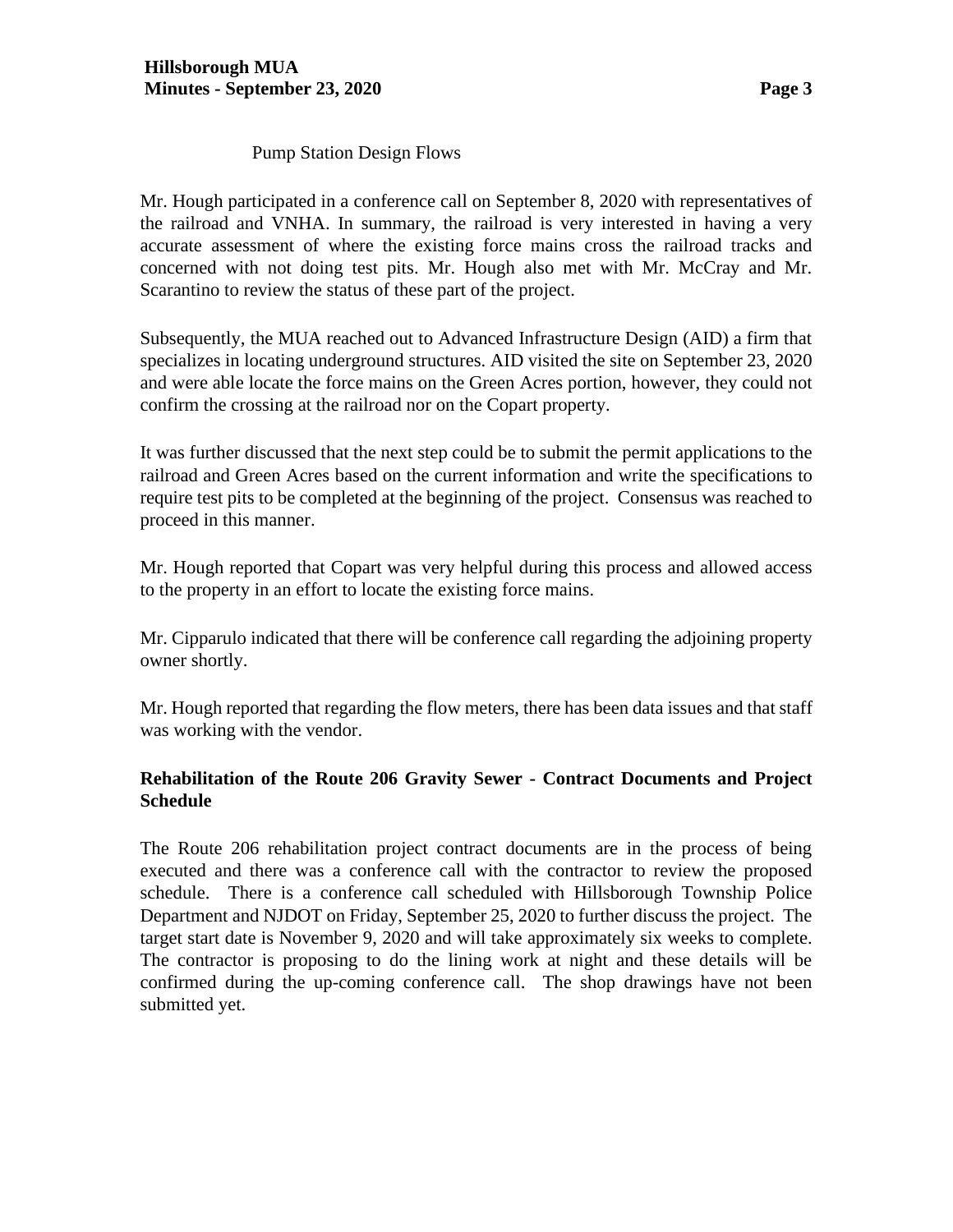## **Mountain View Park Pump Station - Completion of Pump Station**

Mountain View Park Pump Station has been completed. The Authority has received from the County Engineering Department all the pertinent documents, and the Authority is assuming the operations as per a letter dated September 16, 2020.

## **Blackwell's Mills Pump Station Replacement**

Five (5) engineering proposals have been received for the aforementioned project. Staff hopes to have a recommendation for the October 28, 2020 meeting.

### **Rohill Pump Station - Generator and Automatic Transfer Switch (ATS) replacement**

This item has been placed on hold until a response is received from the Morris County Cooperative Pricing Council (MCCPC).

### **Facilities Plant Update**

This will be completed by staff as there is no reason for VNHA to update the facilities for the bond, the staff will complete the updates, a form will be completed for each pump station, as well as an inventory of the pipes to provide an up to date summary of what is owned by the authority.

## **Tour of Pump Station Facilities**

Will be scheduled soon.

**Summary Will Serve Letters** – no new projects.

**Summary of Sewer Connection Approvals** - one (1) existing single family home requested approval to connect.

There was a brief discussion regarding the "labeling" of all MUA vehicles and the possible placement of GPS tracking in all MUA vehicles. Mr. Hough was directed to discuss same with Dan Reiter.

## **COMMITTEE REPORTS**

**Engineering / Facilities** – No additional report – Mr. Scarantino reported that all items were covered in discussion topics.

**Finance** – No report.